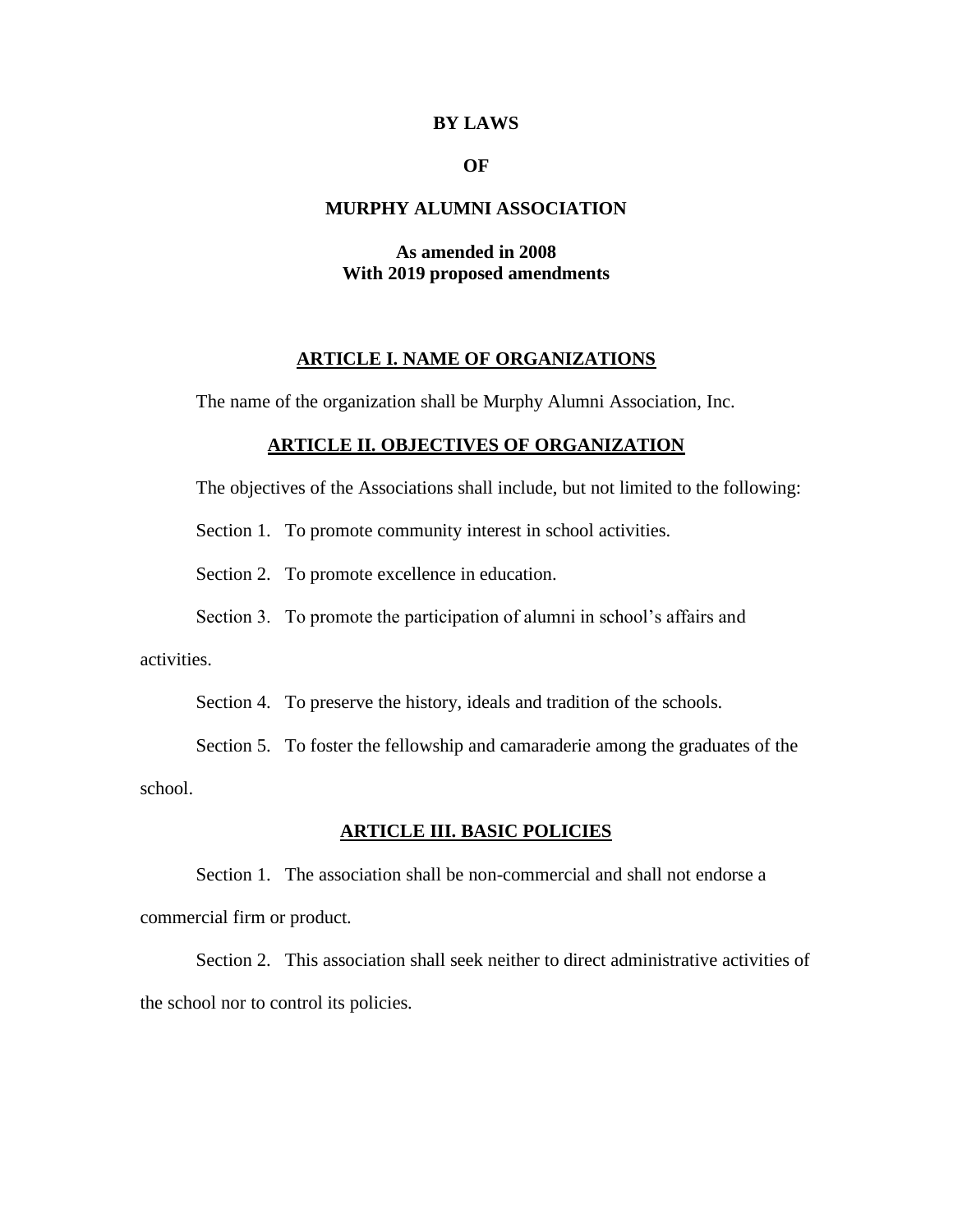Section 3. In the event of dissolution of this association, the assets of such organization shall be distributed for one or more of the exempt purposes specified in section 501(c) 3 of the Internal Revenue Code of 1954 as from time to time amended.

#### **ARTICLE IV. MEMBERSHIP**

Section 1. The membership of this club shall not be limited, except asset forth below. Any attendee of Murphy High School, or teacher or administrator who has been at Murphy High School at least 15 consecutive years, who is interested in the objectives of the organization and is willing to uphold its basic policies and subscribed to its Bylaws may become a member upon payment of dues, as hereinafter provided. Any eligible person may become a regular member by completing the membership requirements.

Section 2. Association membership may be awarded to persons who have been identified by the Executive Board as friends of the school. Association member will pay dues and receive all pf the privileges of regular members with the following exceptions: They may not vote; and they may not hold office.

Section 3. Honorary membership may be awarded to persons who have rendered outstanding services to the school. Honorary members must be recommended by a regular member and approved by the Executive Board. Selections must not exceed two persons per year. Honorary members will not pay dues and will receive all the privileges of regular members with the following exceptions: They may not vote; and they may not hold office.

# **ARTICLE V. DUES AND CONTRIBUTIONS**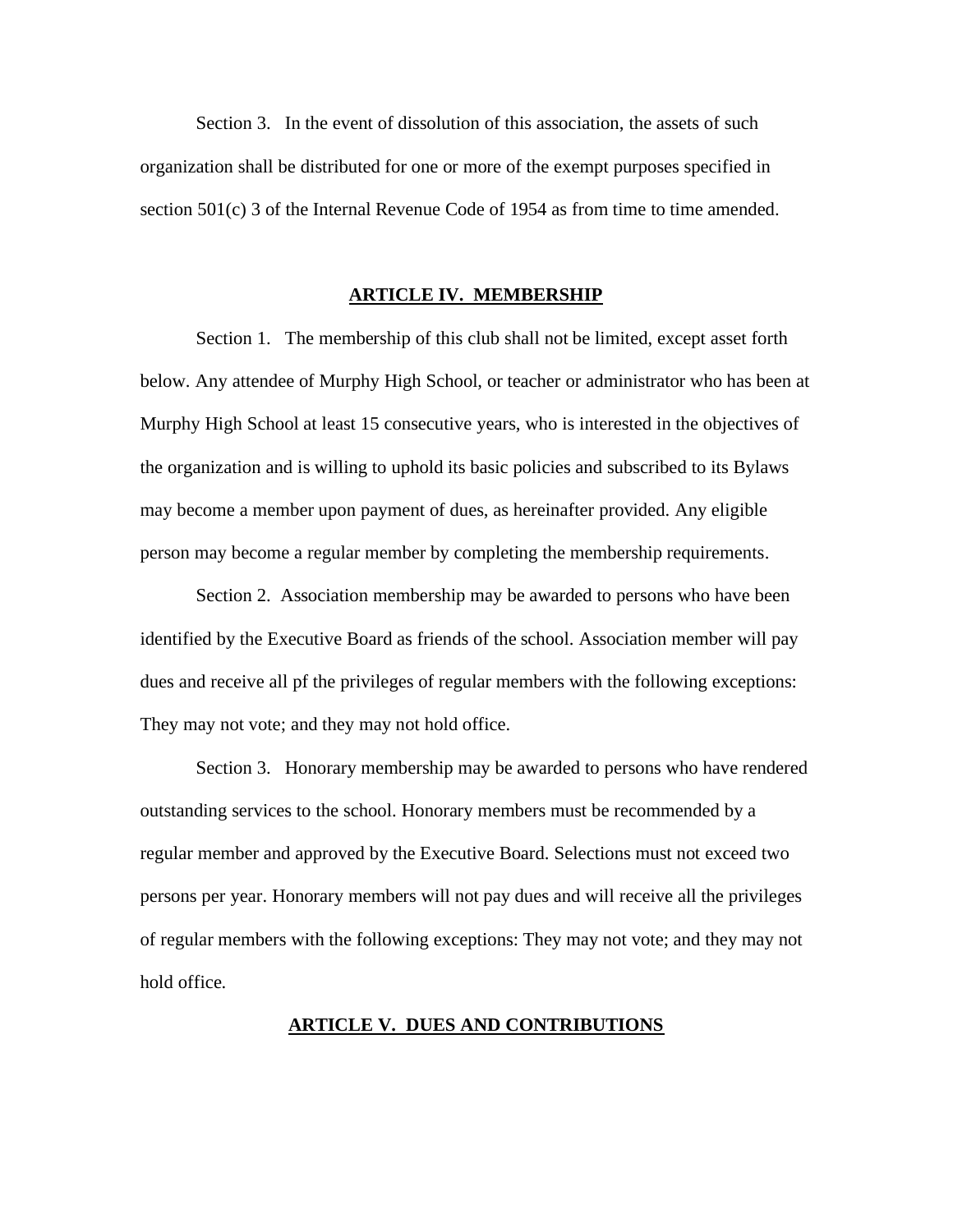Section 1. The annual dues shall be \$25.00 per individual, and \$35 per couple. Additional members shall be accepted at any time. Other levels of membership can be adopted from time to time by the Executive Board. A lifetime membership is available at the rate of \$500.00 per individual and \$750.00 for couples.

Section 2. The Executive Board is authorized to accept dues, fees, contributions, donations, and bequest to the Association from appropriate sources. Monies so received shall be places in such fund or funds as prescribed by the Executive Board.

Section 3.There shall be no charge for dues for the first year of membership after graduation from Murphy High School so long as proper application is submitted by the graduate .

### **ARTICLE VI. OFFICERS**

The Officers of the Association shall be elected at the organizational meeting and thereafter in April of every year, or at other times designated by the Executive Board. The officers of this club shall be a president, First Vice-President, Second Vice-President, Secretary, Treasurer, and Immediate Past President. No person may serve in any one office for more than two consecutive years, other than the treasurer.

#### **ARTICLE VII. DUTIES OF OFFICERS**

Section 1. The President shall preside at all the meetings of the club, appoint all committees not specified under Standing Committees, appoint committee chairmen, and shall be ex-officio, a member of all committees.

Section 2. The First Vice President shall assume all the duties of the President in his absence, shall be in charge of programs for the organization, and shall perform such other duties as assigned by the President, from time to time.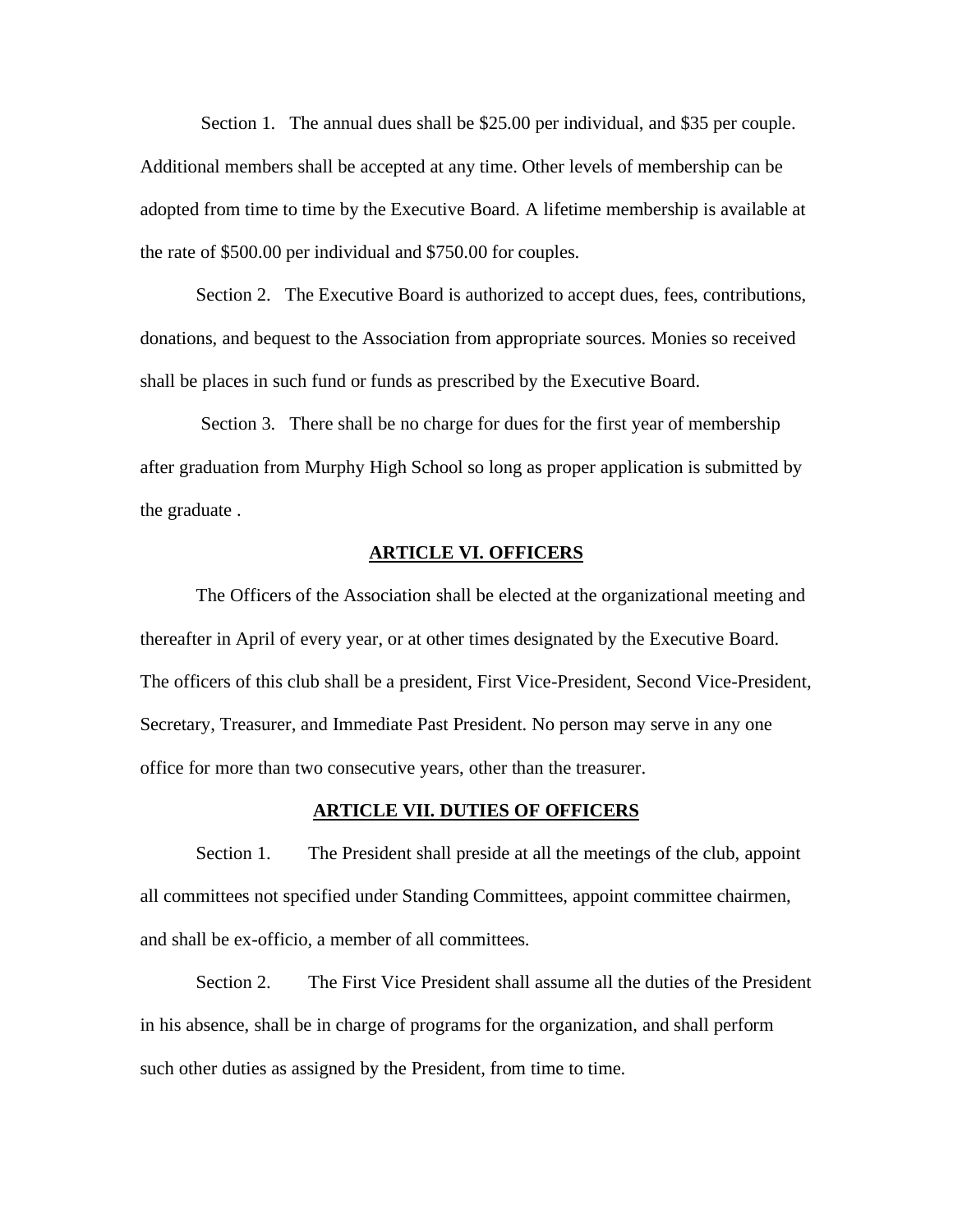Section 3. The Second Vice President shall assume the duties of the President upon the absence of the President and First Vice President, shall be primary liaison with the Murphy High School Administration, and shall perform such other duties as assigned.

Section 4. The Secretary shall keep the records and minutes of all meetings, notify Executive board members of all meetings in advance, and furnish the President and Vice President with a copy of the minutes.

Section 5. The treasurer shall receive, record and deposit all funds due to the club with a bank in Mobile, Alabama, specified by the President or a Vice President. Disbursements to be paid by the consent of the Executive board with checks signed by at least two of the following officers: President, Vice President, Treasurer. A financial statement shall be submitted at each regular meeting, a copy to be placed on file with the Secretary; also, a copies to be furnished the President and Vice President. The Treasurer shall file all necessary Federal and State Tax returns, and shall take any action required by law to maintain and protect the tax-exempt status of the club.

Section 6. The immediate past President shall be a member of the Executive Board, and shall perform such duties as assigned by the President, from time to time.

#### **ARTICLE VIII. EXECUTIVE BOARD**

Section 1. The Executive board shall be composed of the officers of the club, the Immediate Past President of the club, and as many "At Large" board members selected from the general membership and approved by the Executive board, as the executive board deems advisable All standing committee chairmen shall be appointed by the President from among the At Large board members.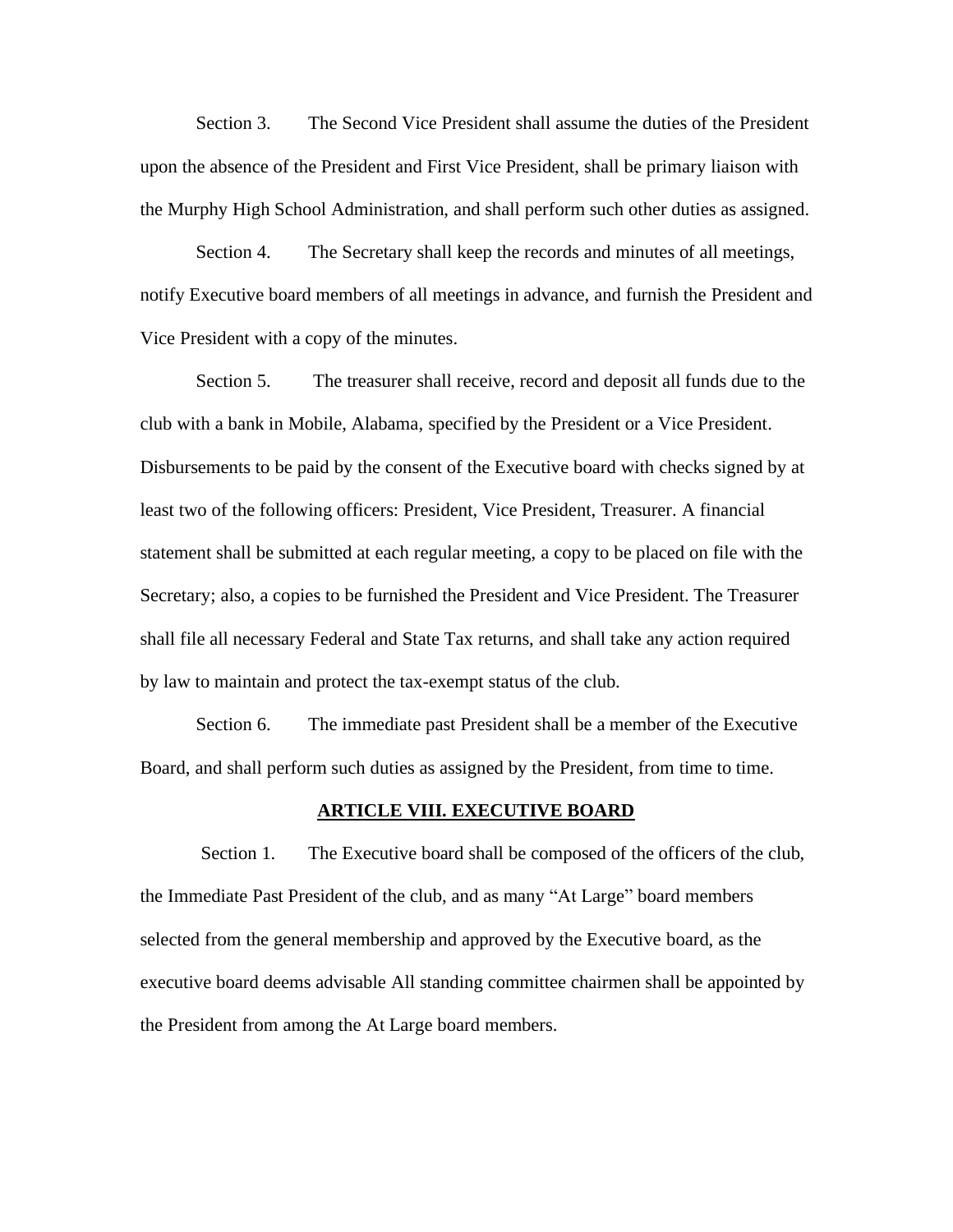Section 2. The Executive Board shall have general supervision over the affairs of the club, but shall refer, with recommendations, proposed measures to the club for its decision. However, the Executive Board has the authority to take immediate action on items of minor importance and shall report such action to the club at the first subsequent meeting.

Section 3. The Executive Board shall meet at least quarterly. Other meetings may be called by the president.

### **ARTICLE IX. MEETING**

Section 1. The annual meeting of the association shall be held during April, unless otherwise ordered by the Executive Board. Other meetings of the association shall be set by the Executive Board.

#### **ARTICLE X. COMMITTEES**

Section 1. There shall be the following standing committees: Ways and Means, Public Relations, Membership, Historian, and Newsletter. Other Committees shall be established as the Executive Board shall determine.

Section 2. No committee work shall be undertaken without the consent of the Executive Board.

Section 3. The Ways and Means Committee shall consist of members who shall submit their plans for raising funds to the Executive Board for its approval. The Chairman shall be appointed by the President and shall appoint members. Additional members may be appointed by the chairman if necessary. The Chairman, or his appointee, shall report directly to the Treasurer on all monies received on fund-raising projects upon receipt of these monies.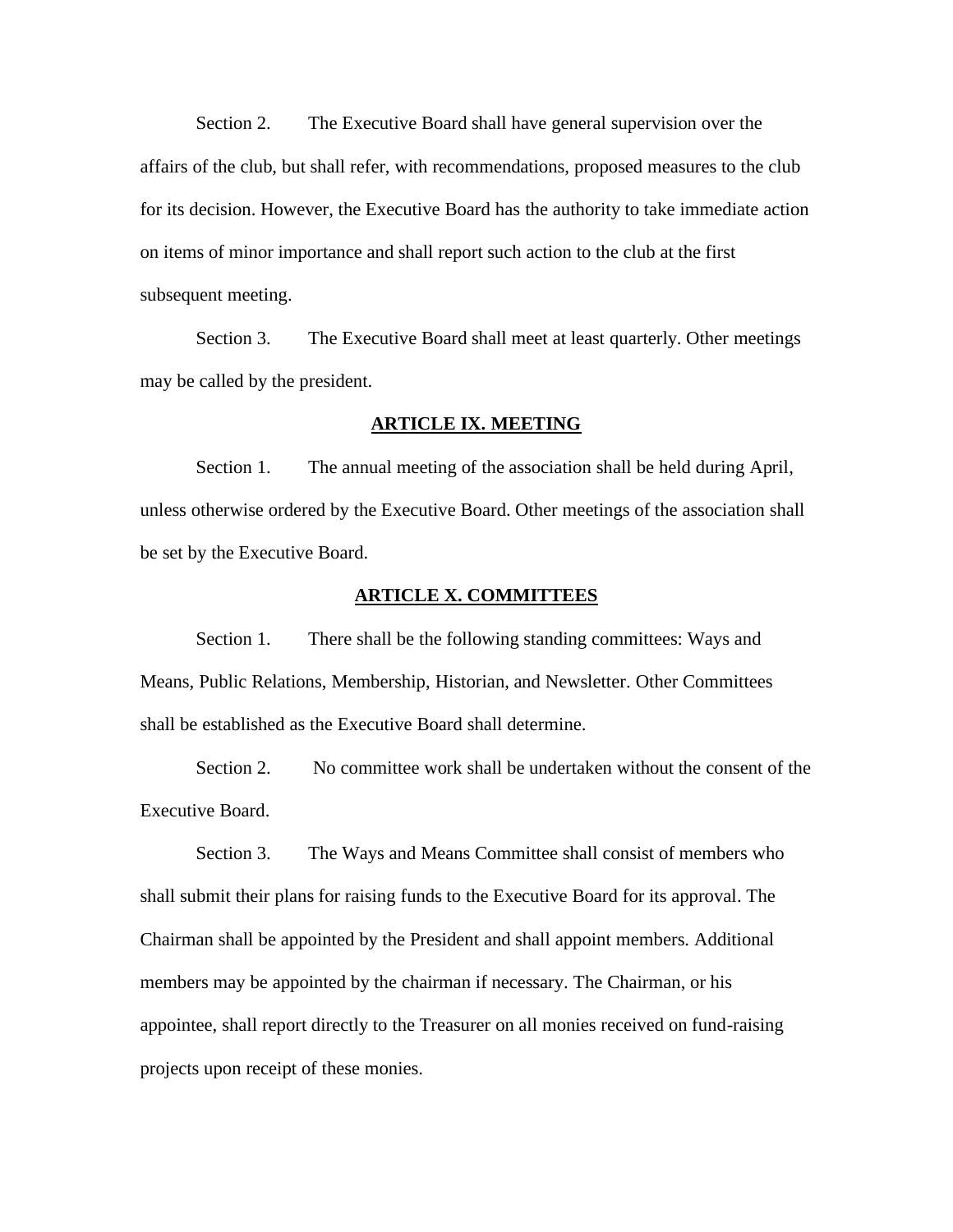Section 4. The Public Relations Committee shall consist of a Chairman, appointed by the President, and as many members as appointed by the Chairman. The Public Relations Committee shall attend to all advertising and correspondence of the organization, and work with all other committee chairmen on publicizing all activities of the Association.

Section 5. The Membership Committee shall consist of Chairman, appointed by the President, and as many members as appointed by the Chairman. The Membership Committee shall be responsible for promoting membership; keep accurate records of all members; provide the President with a roster of members; and prepare monthly reports which shall be given at the Executive Board Meetings. The committee shall have a membership table at meetings where new members may be enrolled or greeted, and have their questions answered.

Section 6. The Historian Committee shall consist pf Chairman, appointed by the President, and as many members as appointed by the Chairman. The Historian Committee shall be responsible for preserving the history and encourage the keeping if tradition and ideals of Murphy High School.

Section 7. The Newsletter Committee shall consist of a Chairman, appointed by the President, and as many members as appointed by the Chairman. The Newsletter Committee shall be responsible for editing and publishing the Murphy Alumni Association Newsletter.

### **ARTICLE XI. QUORUM**

Section 1. A plurality of the members of the Executive Board shall constitute a quorum.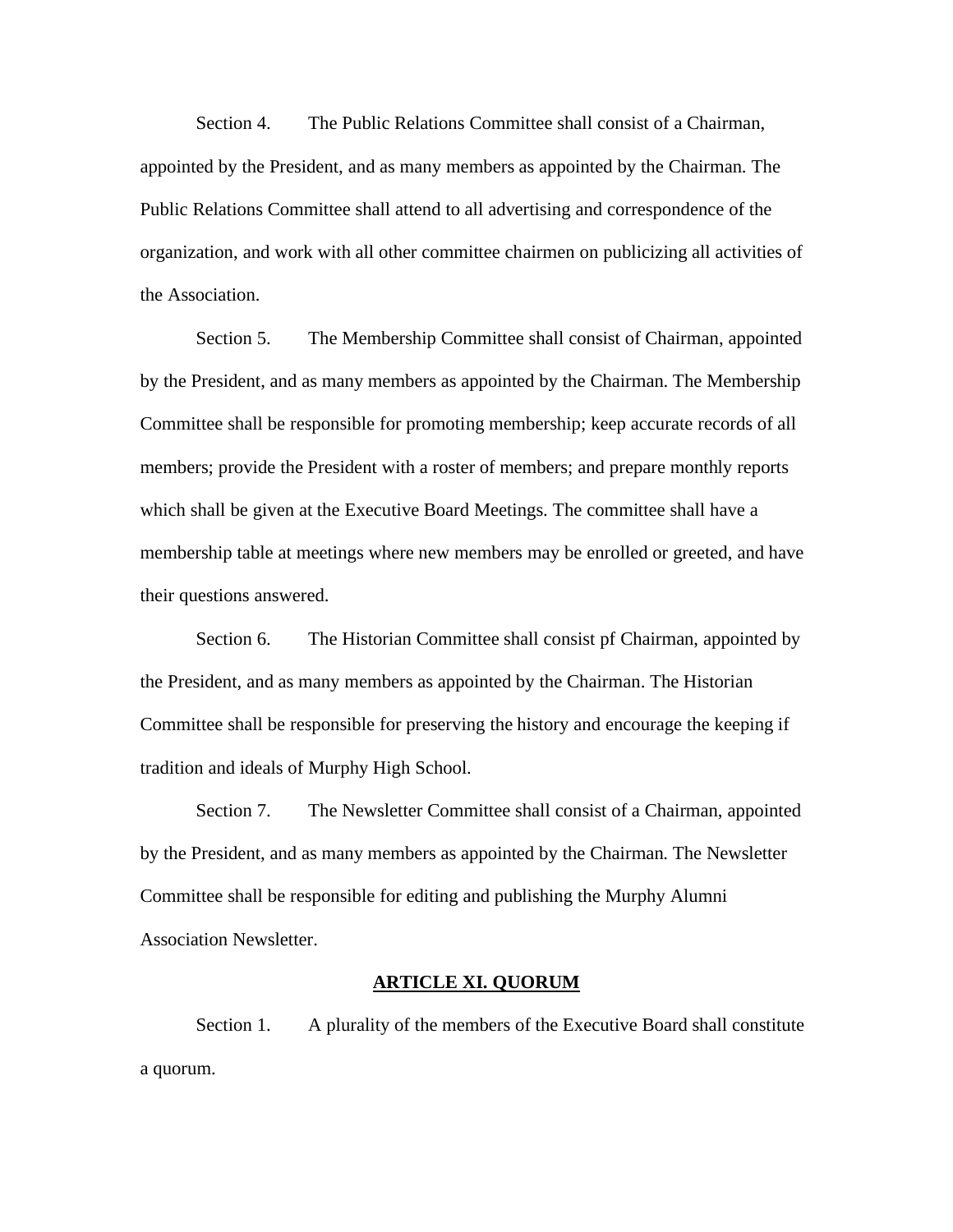Section 2. The members present at a General Membership meeting shall constitute a quorum.

## **ARTICLE XII. ELECTIONS**

Section 1. A Nominating Committee of three persons shall be appointed by the President. They shall report at the regular February Executive Board Meeting.

Section 2. Nominations may be made from the floor after the report of the Nominating Committee at the annual meeting in April.

Section 3. Officers are to be elected at the annual meeting shall take office the following month. Officers shall be elected for a period of one year, and no member shall hold the same office for more than two consecutive years, with the exception of the treasurer.

### **ARTICLE XIII. AUTHORITY**

Section 1. The rules contained in *Robert's Rule of Order, Revised*, shall govern this organization in all cases which they do not conflict with the rules of the organization.

### **ARTICLE IX. AMENDMENTS**

Section 1. The By Laws maybe amended by a two-thirds (2/3) majority vote of the members present at any regular membership meeting. The amendments must have been presented at the preceding regular Executive Board Meeting of the club, and publicized prior to the regular annual meeting of the general membership.

**ADOPTED** this the \_\_\_\_\_\_ day of \_\_\_\_\_\_\_\_\_\_\_\_\_\_\_\_\_\_\_\_\_\_\_\_, 2019.

\_\_\_\_\_\_\_\_\_\_\_\_\_\_\_\_\_\_\_\_\_\_\_\_\_\_\_\_ (seal)